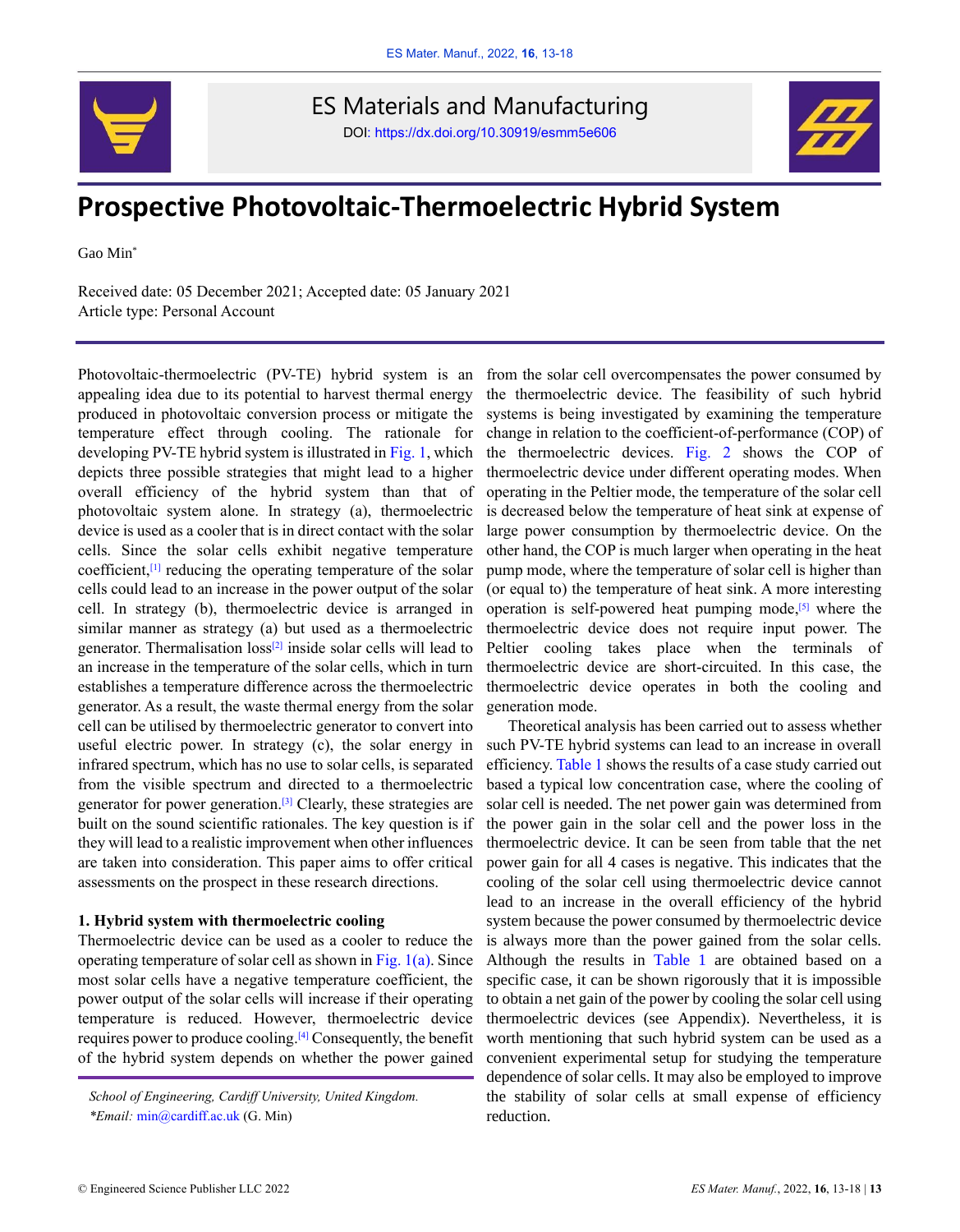

**Fig. 1** Schematics of three PV-TE hybrid systems a) thermoelectric device in cooling mode to control the operating temperature of the solar cell; b) thermoelectric device in generation mode converting waste heat in solar cell into electricity; c) spectral splitting to facilitate the photovoltaic conversion using photons in visible spectrum and thermoelectric harvesting using thermal energy in infrared spectrum.



**Fig. 2** The coefficient-of-performance (COP) of thermoelectric cooling, where  $T_1$  and  $T_2$  are the temperature of solar cell and heat sink, respectively.  $Z\overline{T}$  is the dimensionless figure-of-merit of thermoelectric device,  $\alpha$  the Seebeck coefficient,  $\rho$  the electrical resistivity, *j* the current density through the thermoelectric leg, and  $l$  the length of thermoelectric leg. a) Peltier cooling mode where the temperature of the solar cell is lower than that of the heat sink; b) Heat pumping mode where the solar cell temperature is higher than that of heat sink; c) Special case of heat pumping where the temperature difference across the thermoelectric device is 0; d) Self-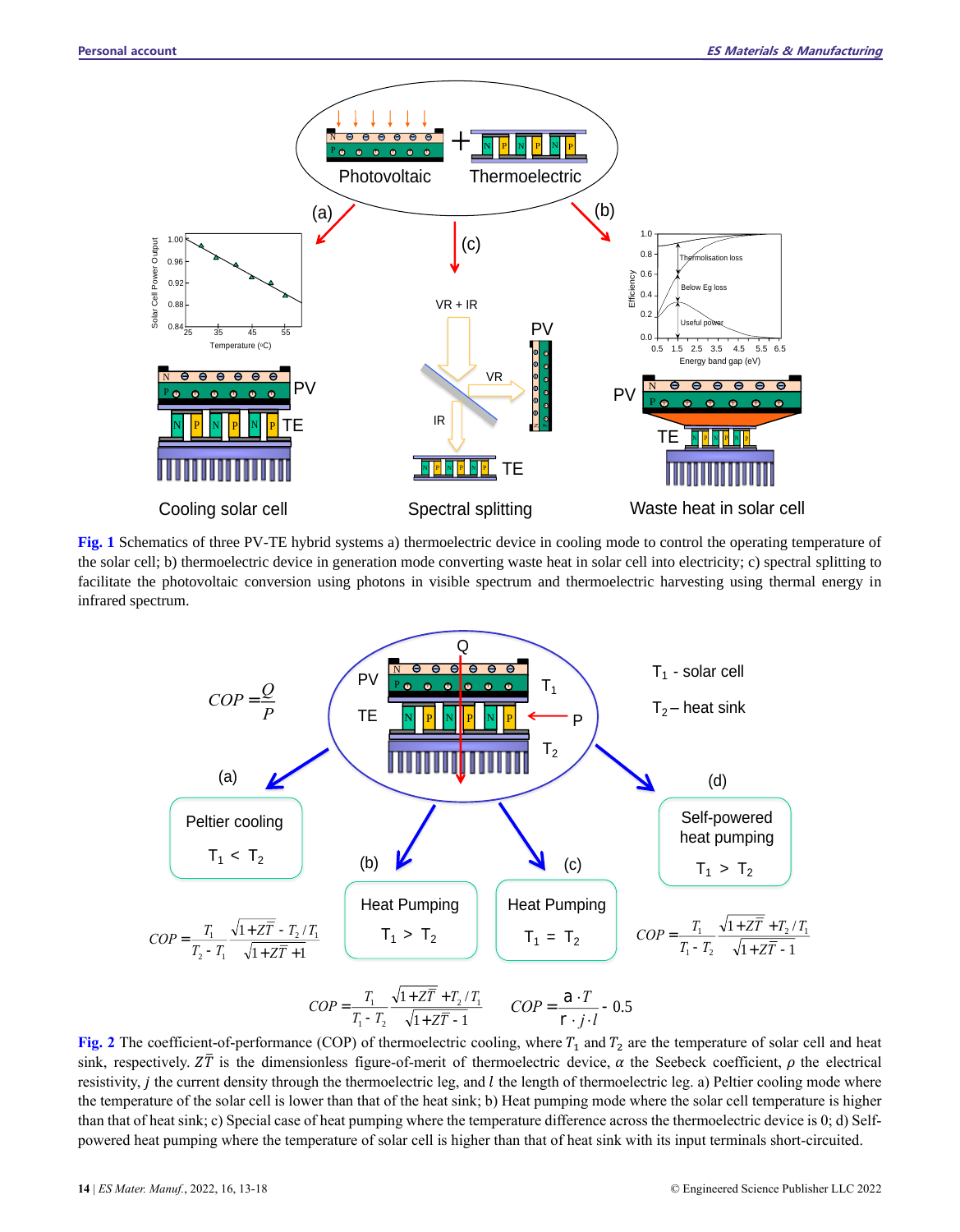**Table 1.** The net power obtained from the power gained in the solar cell and the power lost in the thermoelectric device for four operating modes. The results were calculated based on a typical low concentration system of 4x, which produces a solar energy intensity of  $Q_{ir} = 4000 W/m^2$ . It is assumed that the solar cell has an active area of 5 cm × 5 cm, conversion efficiency of 20% and temperature coefficient of  $-0.5\% K^{-1}$  and the thermoelectric device has a  $Z\overline{T} = 1$ .

| <b>Mode</b>       | <b>Peltier Cooling</b><br>$(T_1 < T_2)$ | <b>Heat Pumping</b><br>$(T_1 = T_2)$ | <b>Heat Pumping</b><br>$(T_1 > T_2)$ | Self-powered<br>heat pumping<br>$T_1 > T_2$ |
|-------------------|-----------------------------------------|--------------------------------------|--------------------------------------|---------------------------------------------|
| <b>Power</b>      | $T_1 = 295K$                            | $T_1 = 300K$                         | $T_1 = 305K$                         | $T_1 = 305K$                                |
|                   | $T_2 = 300K$                            | $T_2 = 300K$                         | $T_2 = 300K$                         | $T_2 = 300K$                                |
| Power gain        | 0.05 W<br>(2.5%)                        | 0 <sub>W</sub><br>$(0\%)$            | $-0.05 W$<br>$(-2.5%)$               | $-0.05 W$<br>$(-2.5%)$                      |
| <b>Power loss</b> | $-0.82$ W<br>$(-41%)$                   | $-0.07 W$<br>$(-3.5\%)$              | $-0.022$ W<br>$(-1.1\%)$             | $+0.018$<br>$(+0.9\%)$                      |
| Net power gain    | $-0.77W$<br>$(-38.5%)$                  | $-0.07 W$<br>$(-3.5\%)$              | $-0.072$ W<br>$(-3.6%)$              | $-0.032$ W<br>(- 1.6%)                      |



**Fig. 3** a) Schematic tandem PV-TE hybrid system. b) Power output of tandem PV-TE hybrid system as a function of solar cell temperature.

#### **2. Tandem PV-TE hybrid system**

Solar cells get hot during operation due to thermalisation and absorption. Thermalisation takes place inside solar cells when the charge carriers initially occupying high energy levels jump down to lower energy levels and give off extra energy to crystal lattice, resulting in temperature increase of the solar cells. [2] In addition, the crystal lattice of solar cell materials could absorb long wavelength photons, which can also lead to a temperature increase in solar cells. For solar cells operating under concentrated light, the temperature increase will be more significant. A simple solution to harvest this heat is to mount a thermoelectric generator directly onto the back surface of solar cell as shown in Fig.  $3(a)$ <sup>[6]</sup> Since the heat flux generated by the solar irradiation is significant less than that required by thermoelectric device, it is usually necessary for a hybrid system to produce sufficient heat flux by using light and/or thermal concentration. However, direct coupling between solar cell and thermoelectric generator as shown in

Fig. 3(a) presents conflicting requirements. For thermoelectric generator to produce large power output, it is necessary to establish a large temperature difference across the thermoelectric generator. This in turn requires the solar cell to operate at high temperature, which will lead to a power reduction in the solar cell as shown schematically in Fig. 3(b). Nevertheless, it is possible to achieve net power gain in such hybrid systems because the power output of the thermoelectric generator increases parabolically with increasing temperature while the power output of the solar cell decreases linearly with the temperature. [7]

The feasibility of such hybrid system has been investigated and most of reported work are theoretical simulation with some publications showing significant improvement. However, careful examination of these results reveals that the reported improvement is obtained with a hidden condition – the solar cells must operate at extremely high temperature. Clearly, this is an unrealistic requirement because the solar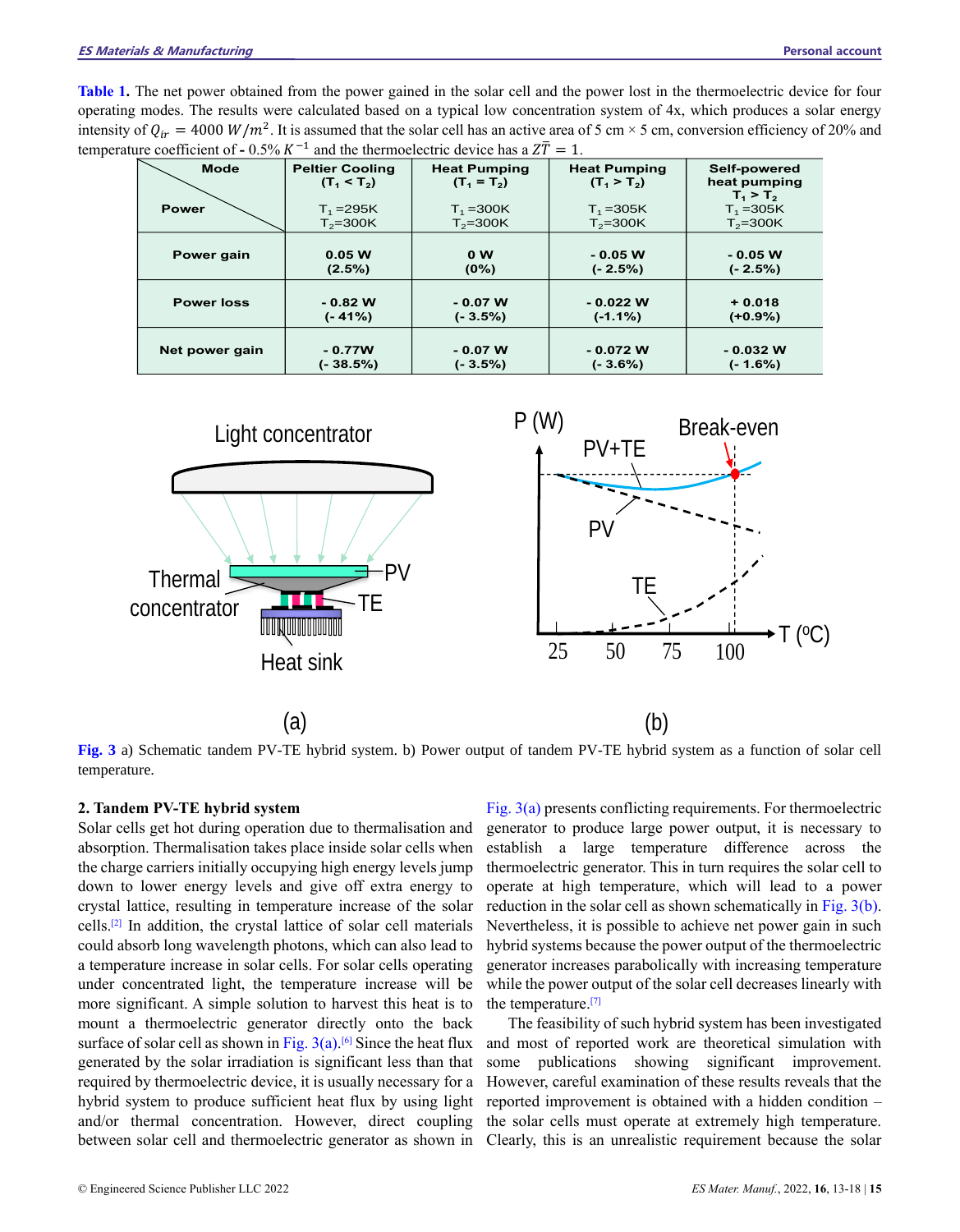

**Fig. 4** a) Power output per unit area as a function of operating temperature for mono-crystalline silicon (m-Si), amorphous silicon (a-Si), cadmium telluride (CdTe) and dye-sensitized solar cells (DSC). b) Schematic PV-TE hybrid system consisting of DSC and TE. c) The performance of DSC, TE and DSC+TE hybrid system (Reproduced from Ref [8] with permission from Cardiff University).

cells would have been already damaged before reaching the required operating temperatures. Nevertheless, small improvement has been demonstrated experimentally. This was achieved in a hybrid system consisting of dye sensitised solar cell and  $Bi_2Te_3$ -based thermoelectric generator.<sup>[8]</sup> The improvement is attributed partly to an unusual temperature dependence of dye-sensitized solar cell. As shown in Fig. 4(a), the power output of the dye-sensitized solar cell increases initially with increasing temperature and then reaches a peak at around 45 °C. This unusual temperature dependence enables the hybrid system to operate at certain higher temperature without causing the power loss from the solar cell. As a result, a net power gain was obtained as shown in Fig. 4(c). Although the improvement in this work is not significant enough for practical application, the work reveals a promising research direction that could lead to a real progress in the development of this type of PV-TE hybrid systems. The key is to discover solar cells that exhibit similar temperature dependence to dyesensitized solar cells, but with higher peak temperature. To date, it has been identified that perovskite and organic solar cells also exhibit similar temperature dependence. The challenge is to shift their peak to much higher temperature (at least beyond 100  $^{\circ}$ C) for such hybrid systems to become economically viable.

#### **3. Spectral splitting hybrid system**

Solar irradiance has a wide spectrum that covers a wavelength range from 300 nm to 2500 nm, which can be roughly divided into a visible region  $(300 \text{ nm} - 750 \text{ nm})$  and an infrared region (750 nm to 2500 nm) as shown in Fig. 5(a). A perfect solar cell should be able to convert all photons in the whole solar spectrum into useful energy. In practice, most solar cells can only respond to the part of spectrum, for example, between 300nm and 700 nm by InGaP and perovskite cells, between 300 nm and 900 nm by GaAs cells and between 300 and 1000 nm by Si cells. Multi-junction solar cells have been developed to extend spectral coverage up to 1800 nm with greatly improved efficiency. [9] The technology required for fabrication of multi-junction cells is expensive and difficult to access.

An alternative approach is to develop spectral splitting PV-TE system.<sup>[10]</sup> It can be seen from Fig.  $5(b)$  that a large amount of solar energy exists in IR spectrum that cannot be used by solar cells (*e.g.*, 42% in InGaP cells) may be used by thermoelectric generator. Fig.  $5(c)$  shows a possible PV-TE hybrid system based on spectral splitting strategy. Full solar spectrum is split into VR and IR bands using dichroic mirrors. The solar energy in IR band is reflected onto a thermal absorber in the centre to produce heat, while the solar energy in VR band passes through the dichroic mirrors and shine on the solar cells for direct light to electricity conversion. An important advantage of the spectral splitting strategy is that the solar cells are decoupled from the thermoelectric generator. The temperature at the hot side of thermoelectric generator is no longer limited by the operating temperature of the solar cells. Consequently, the thermoelectric generator can operate at a much higher temperature while the solar cells remain at relatively low operating temperature. This facilitates thermoelectric generator to operate at high efficiency condition without causing power reduction in solar cells. Another benefit of spectral splitting is that the solar cells will produce less heat because the heat generation due to infrared absorption has been eliminated and the power loss associated with the temperature increase of the solar cells is minimised. Although involving more complex engineering design, the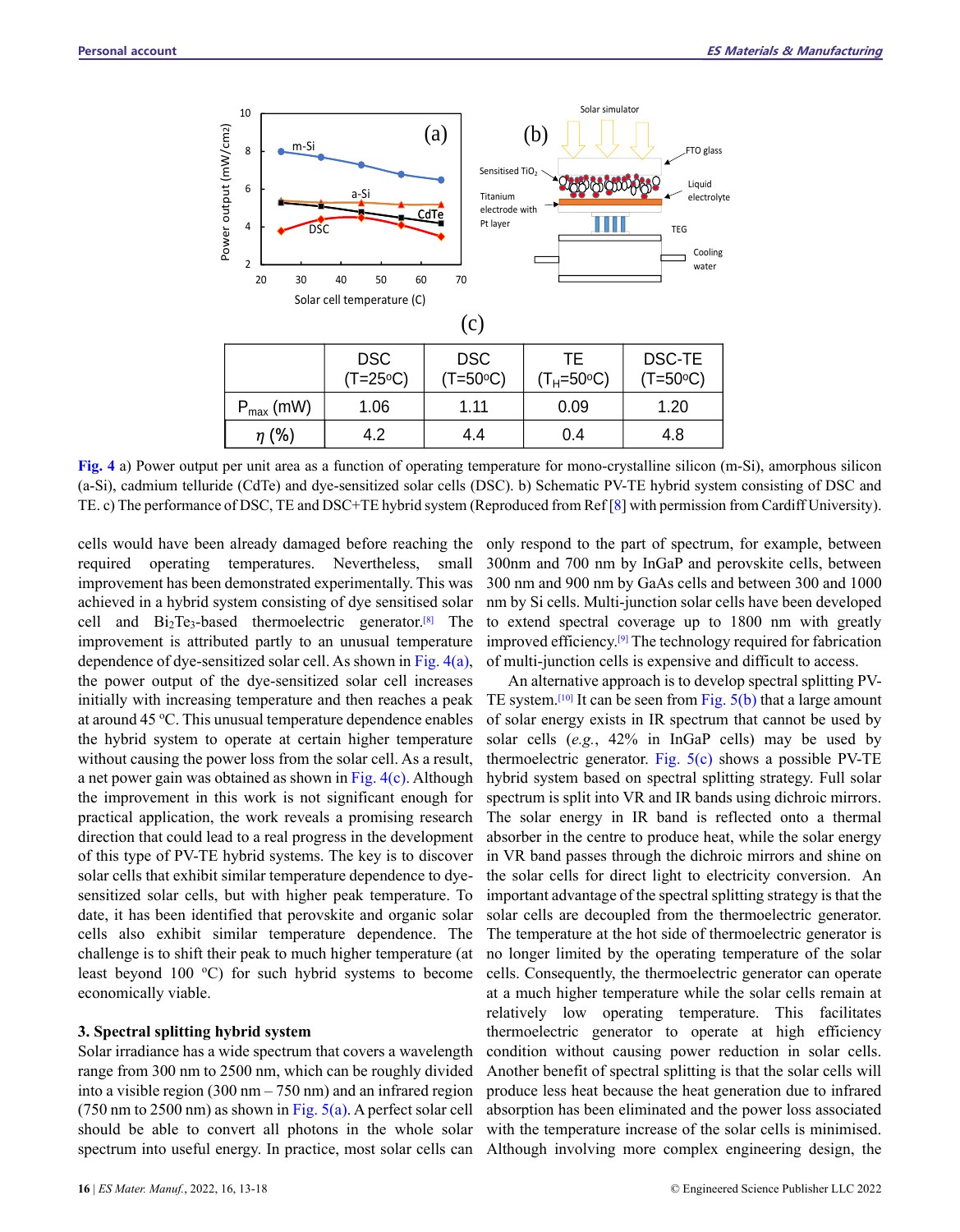

**Fig. 5** a) Solar radiation spectrum consisting of visible (VR) and infrared (IR) bands. b) Solar energy available in VR and IR spectrum based on band gap match of several typical solar cells. c) Schematic PV-TE hybrid system based on spectral splitting approach.

spectral splitting strategy provides the most promising approach for realistic development of high efficiency PV-TE hybrid systems using currently available solar and thermoelectric technologies. A considerable amount of literature has been published on the subject, but they are mostly simulations without experimental study. It was only recently that a detailed experimental investigation has been reported. Although the reported improvement is small, the work demonstrated conclusively that the overall efficiency of a spectral splitting PV-TE hybrid system using a dichroic concentrator is higher than the efficiency of a corresponding PV system that uses an aluminium concentrator.<sup>[11]</sup> The work also revealed several key challenges that are crucial to development of this hybrid system, which include: efficient light separation and concentration, exact match between dichroic mirror and solar cell, optimal geometry of thermoelectric device, and most importantly, appropriate system design to minimise the thermal energy losses from the system. In addition, the requirement for cooling has implications on economic viability of the system. Watercooling is effective but costly, and hence, developing a costeffective solution for cooling is also important. Recent progress in heat pipe technology may be explored.

#### **4. Concluding remarks**

PV-TE hybrid systems provide a possible solution for full spectrum solar energy harvesting. Three possible strategies for developing viable PV-TE hybrid system are discussed with a focus on their feasibility and prospect. The use of thermoelectric device for cooling has useful applications in studying the temperature dependence of solar cells or improving their reliability and lifetime. However, the purpose to increase the overall efficiency of a PV-TE hybrid system by

thermoelectric cooling is unlikely attainable. Theoretical analysis shows that the power loss from thermoelectric cooling is always higher than the power gain from solar cell. This remains true even if both solar cells and thermoelectric devices reach their respective ultimate efficiencies.

Tandem PV-TE system uses thermoelectric generator to harvest the heat in solar cell by direct coupling of thermoelectric generator to the solar cell. It is a simple and low-cost configuration. However, this type of hybrid system has a major weakness because of conflicting requirements for the operating temperatures of solar cell and thermoelectric generator. As a result, any noteworthy improvement is unlikely with using well-known solar cells, such as Si, GaAs, InGaP, CIGS, and CdTe. Nevertheless, it was discovered that the improvement can be enhanced by using dye-sanitized solar cells owning to their peculiar temperature dependence. Since perovskite and organic solar cells exhibit similar temperature dependence, it is anticipated that some improvement is possible when using these solar cells in a tandem PV-TE system. However, the improvement is likely to be small because the peak temperature of these solar cells is around 50 <sup>o</sup>C. For the tandem hybrid system to be effective, we need to develop new breed of solar cells that can operate at much higher temperature ( $> 100$  °C) without power reduction.

Spectral splitting PV-TE system is a promising design that can lead to more significant improvement than tandem PV-TE system and the improvement is readily achievable using currently available solar cells and thermoelectric generators. Since thermoelectric generator is decoupled from solar cell, it can operate at high temperatures and therefore reaches high thermoelectric efficiency without causing power reduction of solar cell. Thus, such system enables more independent design and optimisation of solar cell and thermoelectric generator. To